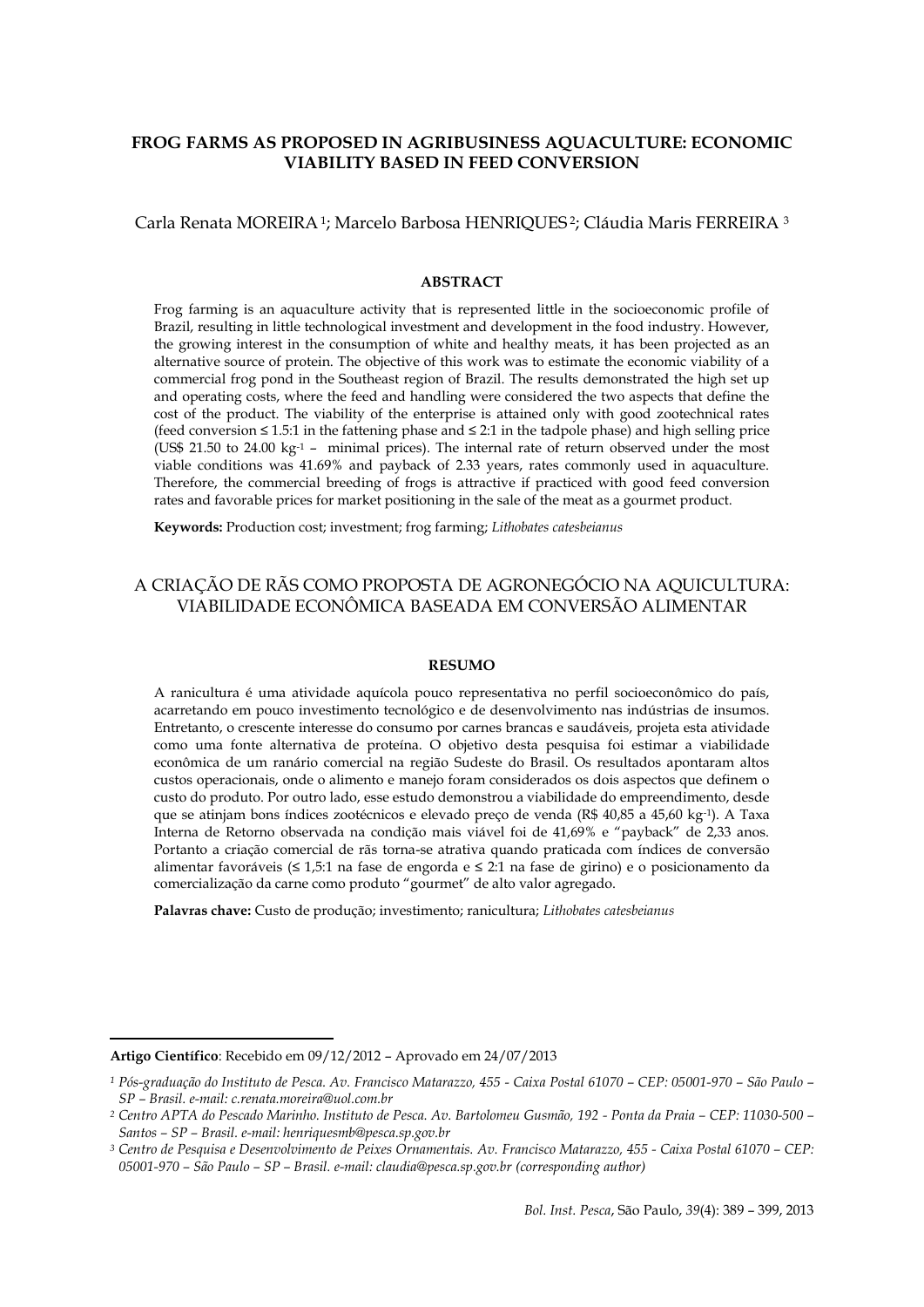# **INTRODUCTION**

Since the 1980s, because of the growing interest in healthy eating, the consumption of meats considered white increased substantially. Aquaculture responded to this tendency, and the representatives of consumption in this sector reached in 2008 a world production of 73 million tons, with a profit of approximately US\$ 105 B, led by China with 49.1% (LOPERA-BARREIRO *et al.,* 2010).

Brazilian aquaculture production grew more than the world mean since 1995. Even with negative growth on the order of -1.4% between years 2003 and 2004, this activity had a mean increase of 25%, while the world figure was about 10% in the period of 2003 to 2009 (OSTRENKY *et al.,* 2008). In this scenario, the breeding of frogs (frog farming) was projected as an alternative source of protein. World production of frog meat during the period of 1999-2008 was about 44,000 tons annually, with production as high as 85,000 tons in 2008. Brazil in the same period produced only 600 tons annually, showing that productivity in the country stagnated for at least ten years (FAO, 2010).

The species most utilized for Frog culture is *Rana catesbeiana*, reclassified as *Lithobates catesbeianus* (FROST *et al.,* 2006)*,* native of North America (south of Quebec, Canada and eastern United States), which is popularly known as the American bullfrog. This species was introduced in many regions of Latin America and Europe for the purpose of being commercially bred (CARRARO, 2008).

Frog breeding is a relatively recent alternative for an agro industrial enterprise in Brazil, initiated in 1970. One of its main advantages is the need for little space in relation to other production activities such as cattle ranching, and others that do not involve an intensive production system. Frog farming has a series of biological and technical specificities in relation to raising other livestock. The adequacy of the installations, temperature, feeding and handling of the frogs is essential for making production technically viable and guaranteeing its profitability (FERREIRA *et al.,* 2002; FEIX *et al.,* 2006; DIAS *et al.,* 2010). Commercial frog ponds, for the majority, are constituted by various sectors including: reproduction, embryonic development, tadpole growth, metamorphosis and fattening. The fattening sector represents about 70% of the installations in a frog pond, where the tanks can be constructed of masonry with a nylon screen covering (FERREIRA *et al.,* 2002).

Over the years, Brazilian frog farming went through various phases, with oscillation in the number of producers and alternating periods of breeding technologies. Even with a mean productivity of 100 animals per square meter, the activity was still subjected to a series of sociocultural, economic and infrastructure limitations, for its development. In Brazil, frog meat is ordered at gourmet restaurants, but at popular places as well. This constant market demand along with low availability increases the final price of the product, often making the business unviable (FERREIRA *et al.,* 2002; FEIX *et al.,* 2006).

The objective of this work was to estimate the economic viability of a commercial frog farm in the Southeast region of Brazil, based on the set up and operating costs.

### **MATERIAL AND METHODS**

Utilized data in reference to a frog pond situated in the region of the "Cinturão Verde" (Green Cincture) of the state of São Paulo (23°31'S 47°01'W).

Its installations comprised a total area of 10,000 m², including 3,100 m² of constructed area. This area was composed of two agricultural greenhouses; 1 greenhouse of  $1,625$  m<sup>2</sup> with 16 pre-fattening tanks (13 m2 each) and 41 tanks for fattening (19 m<sup>2</sup> each); 1 greenhouse of 1,254 m<sup>2</sup> with 32 tanks for embryonic development ( $0.36$  m<sup>3</sup> each), 34 tanks for tadpole growth  $(1.18 \text{ m}^3 \text{ each})$ , and capacity for 4,000 animals), 12 tanks for tadpoles in metamorphosis  $(8.82 \text{ m}^3 \text{ each}, \text{ and})$ capacity of 10,000 animals); 1 deposit of feed of 24 m<sup>2</sup> , 1 sector for reproduction of 68 m<sup>2</sup> with 8 tanks for egg-laying (Figure 1).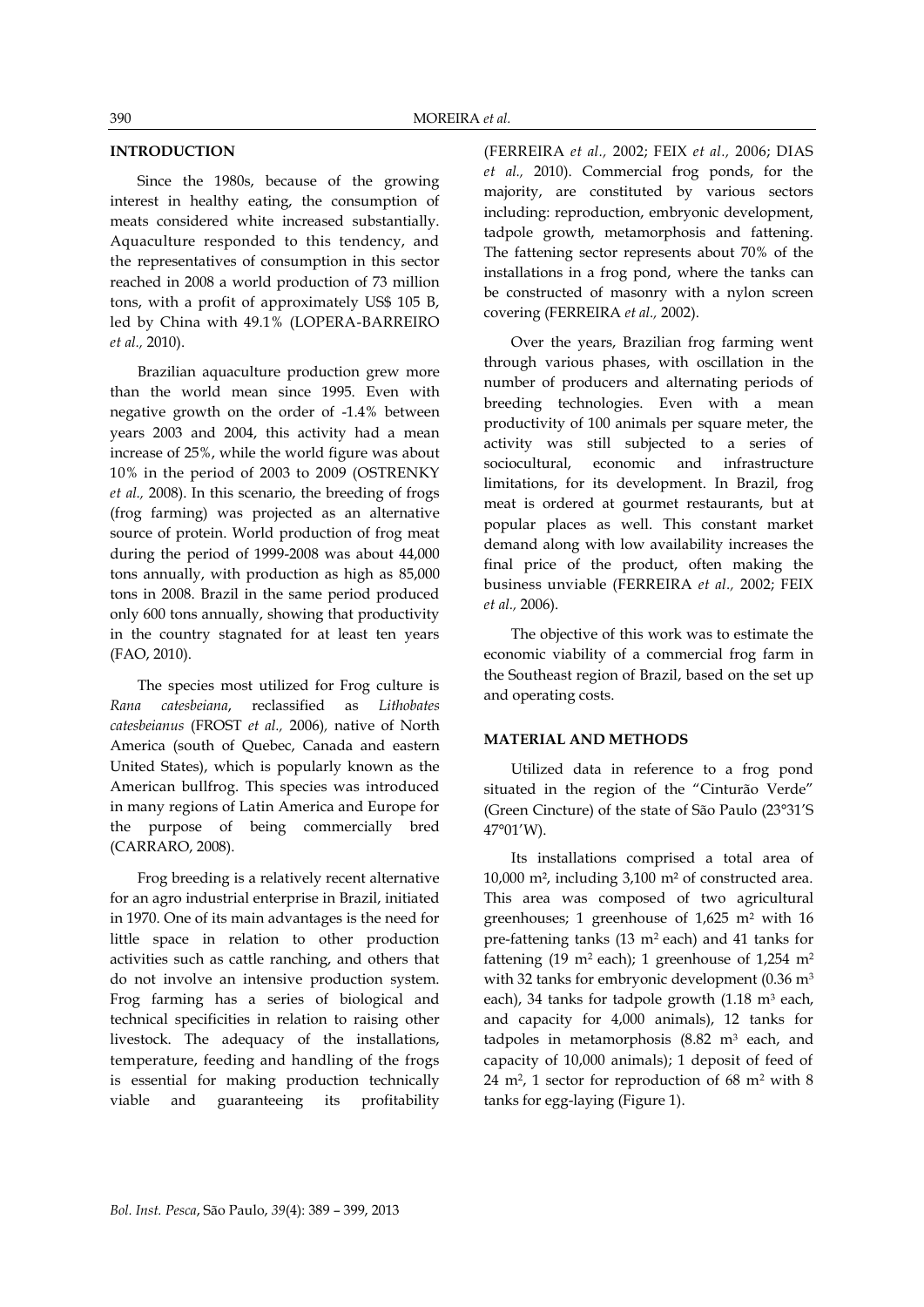

Figure 1. Floor plan illustrating the installations of the greenhouses (tadpole greenhouse and fattening greenhouse) of the commercial frog pond proposed in the study.

In preparing executive project considered as basic data obtained from a commercial frog farm, aiming to guide producers in relation to the investment required to start and operate the economic activity of frog culture in Brazilian conditions. Therefore, it was expected hiring zootechnist with a monthly salary of US\$ 1,388.90 and five auxiliary production with remuneration of US\$ 388.90 monthly.

#### *Zootechnical Aspects*

Assumed as premises the zootechnical rates obtained in the commercial frog pond, which showed a production of 1.5 cycles per year (egg phase up to slaughter weight). Each cycle began, on average, with 105 spawns and minimal yield of 5,000 eggs per spawn. Feeding the animals was performed manually feed fingerlings (55% crude protein (CP), 7% ether extract (EE), 8% energy). During the tadpole phase, estimated mortality was 10% and during the subsequent phases, metamorphosis and pre-fattening, mortality was estimated as high as 35%.

In pre-fattening, a mixed system of frog farming was utilized for feeding (covered troughs with addition of fly larvae for conditioning of feeding on moving prey).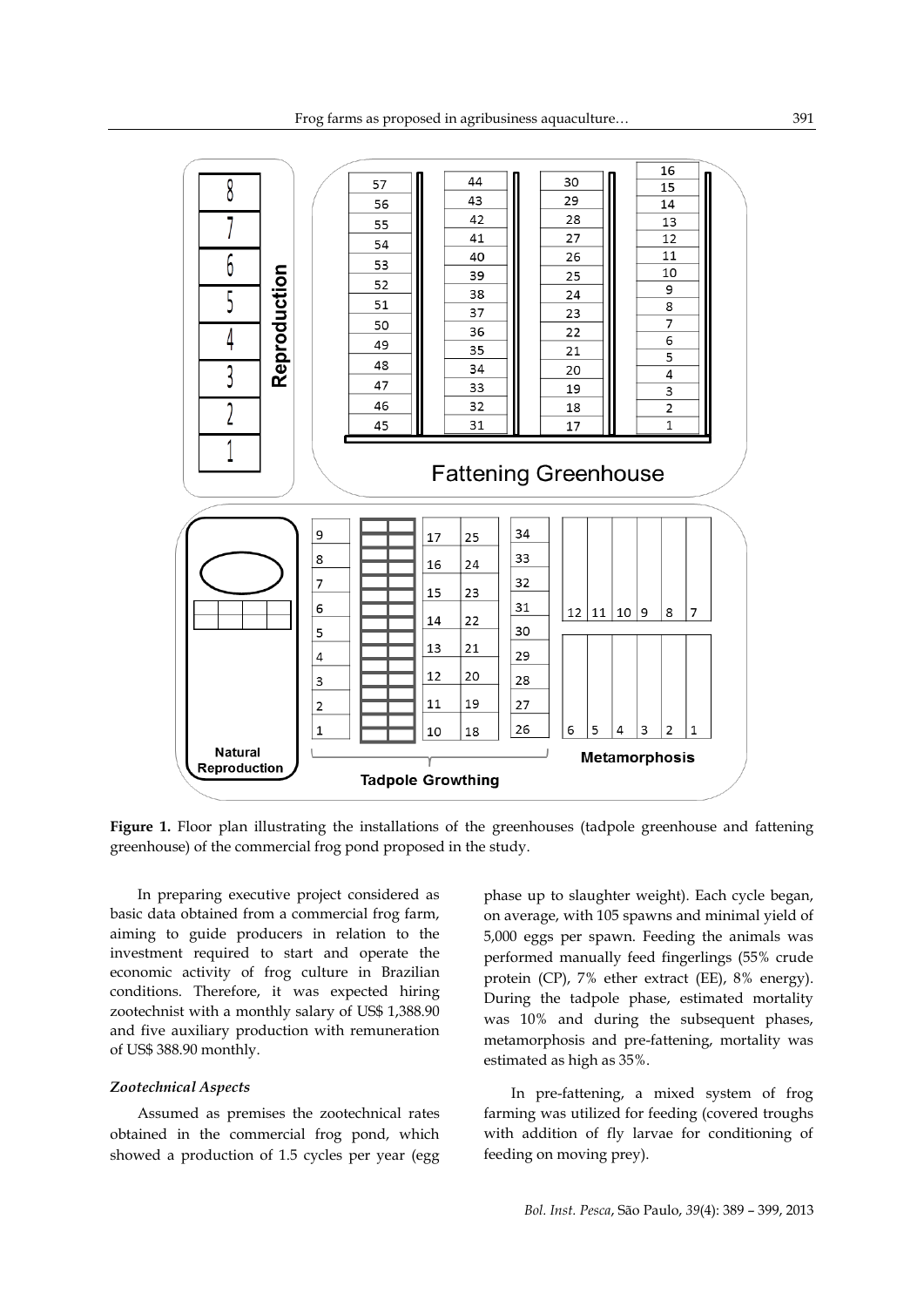The fattening system utilized was wet (inundated) system (FERREIRA *et al.,* 2002), with slaughter weight established as 250 g and carcass yield of 55%. The feeding of the animals in this phase was carried out with the use of an automatic dispenser with feed for carnivorous fish (40% CP, 10% EE and 8% energy). Mortality in this period was estimated as 10%.

In this study, was chosen two conditions of feed conversion, "A" and "B." In "condition A," utilized a conversion of 3:1 for the tadpole phase and 2:1 for fattening. For "condition B," used a conversion of 2:1 in the tadpole phase and 1.5:1 in the phase of fattening.

## *Economic Analysis*

In this economic evaluation, the costs, income and profit obtained for the production of frog meat were considered, utilizing partial analyses of the budget for comparing costs and variations of incomes in each situation proposed (SHANG, 1990).

#### *Costs of production*

The structure of the costs considered in the present study was:

a) Effective operating costs (EOC), which include the expenses for: permanent labor, feed, office and cleaning material, infrastructure (electricity, telephone, taxes and rates) and replacement parts.

b) Total operating costs (TOC), include: the sum of the EOC plus social obligations, when concerning labor (holidays and other expenses), utilizing for this calculation a value of 40% of the costs for labor; financial obligations, estimated as being the annual interest rate which falls on half of the EOC in the production cycle; and the depreciation of equipment and material.

c) Total production costs (TPC), the sum of TOC plus costs related to annual depreciation of the installations and annual interest of the investment capital.

#### *Return on investment and indicators of profitability*

For the economic analysis proposed, considered a study time horizon of ten years, with the total investment applied in year zero. The viability of the investment was evaluated based on indicators such as internal rate of return (IRR). According to ALLEN (1984), it is important to try to estimate and evaluate the rate of attraction for which the project is selected. This indicator can be considered as the interest rate obtained for an investment for a particular period, within regular intervals, where payments are made to cover all the expenses with breeding and revenues from the sale of the product.

In evaluating a project by IRR, it is only economically viable when IRR is greater than a particular rate of attractiveness. The minimal rate of attractiveness considered in this study was 12.00% a.a.<sup>1</sup> , equivalent to the interest that could be obtained in financial applications, which are based on the SELIC rate (Sistema Especial de Liquidação e Custódia) which is published by the "Comitê de Política Monetária Brasileiro" (COPOM = Brazilian Monetary Police Committee). It is of vital importance in the economy, because interest rates charged by the market are established by the SELIC rate.

Utilized other indicators of economic viability besides IRR, such as payback period (PP), defined as the number of years necessary for the owner to recover the initial capital invested in the project (NORONHA, 1987) and the net present value (NPV), which is the current value of the series of future income for a period, discounting the interest rate, subtracted from the net investment.

Considered also an indicator of costs in terms of units produced, called break-even point (BP), which determine what is the minimal production necessary to cover the costs, given a selling price per kilogram of frog meat  $(P_{kg})$ , as follows: BP = TOC/Pkg.

Other assessment indicators of profitability used in the present study have been described by MARTIN *et al.* (1994):

a) Gross income (GI): the production of frog meat in kg multiplied by the selling price on the market;

**.** 

*<sup>1</sup> Rate as of August, 2011. Source: <http://www.bancocentral.gov.br>, accessed on August 16, 2011.*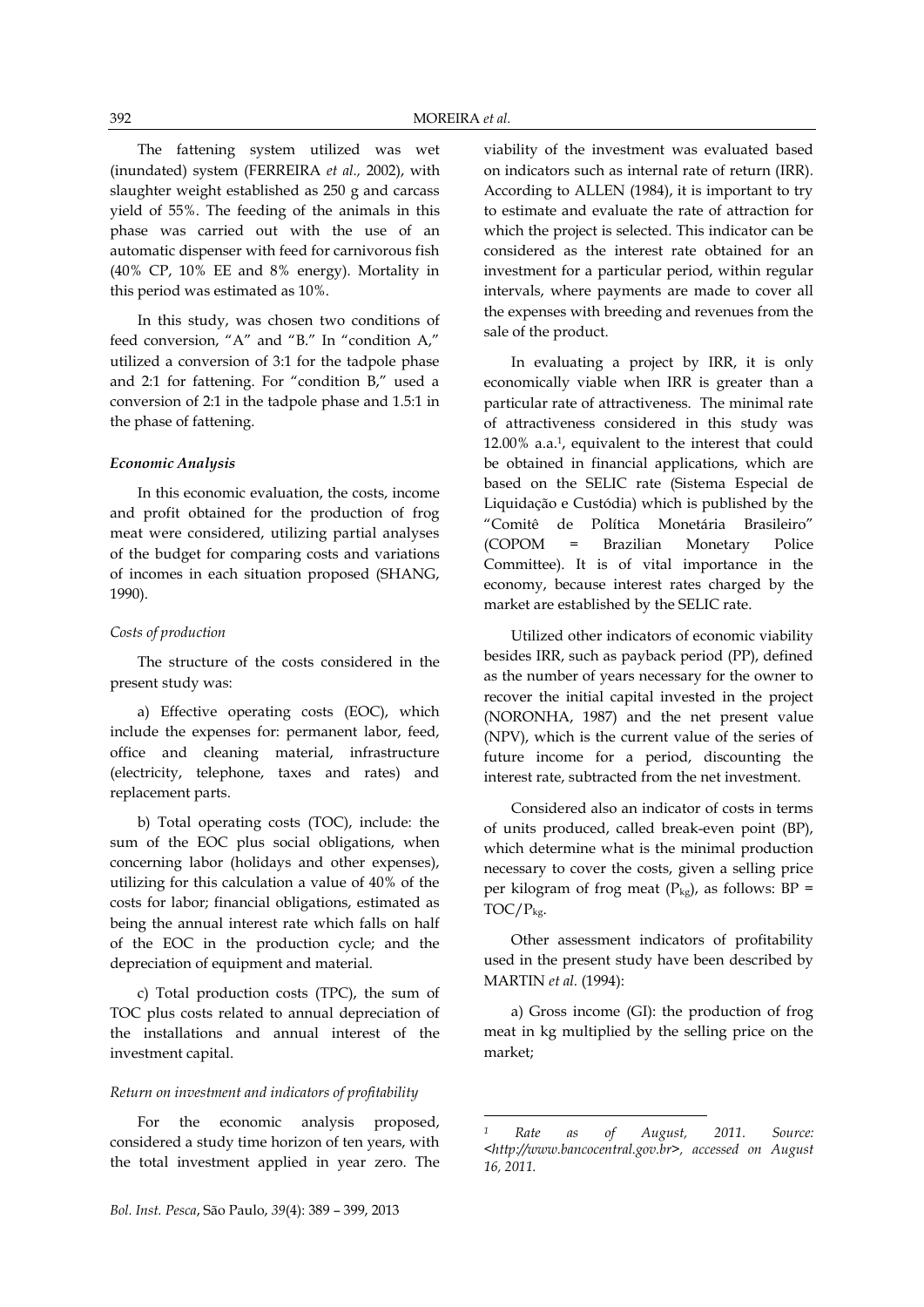b) Operating profit (OP): difference between GI and TOC. This indicator measures lucrativeness in the short-term, showing the financial and operating conditions of the business. Therefore:  $OP = GI - TOC$ ;

c) Gross margin (GM): margin in relation to TOC, that is, the result obtained after the producer bears the operating costs, considering a particular selling price per kilogram of frog meat and the productivity of the system. Therefore: GM = (GI – TOC) /TOC x 100;

d) Index of profitability (PI): relation between OP and GI, in percentage. Important indicator that shows the available income rate of the activity after paying all operating costs. Thus: PI =  $(OP/GI) \times 100$ .

e) Cash flow (FC): is the algebraic sum of the gross revenues and expenses incurred during the business cycle. It is an instrument that enables the identification of a net financial flow each year, which will be utilized for the calculation of the IRR. According to MARTIN *et al.* (1994), it shows the situation with business cash and is the result of covering other fixed costs, risks, return on capital and business capacity.

Cash flow was calculated considering the expenditures for the initial investment in the first year (considered year zero) and the effective operating costs plus the financial and social obligations for labor and annual interest of the investment capital. Estimates were made based on two zootechnical conditions and two selling prices per kilogram of frog meat (US\$ 21.50 and US\$ 24.00), reflecting the variation in values commonly seen in frog farming in the state of São Paulo, Brazil.

# **RESULTS**

Zootechnical rates of the frog farm model as proposed, utilized for the analysis of economic viability are presented in Table 1.

The initial investment for the establishment of the frog farm with the capacity previously described in Table 1 is shown in Table 2. To calculate viability, used the linear depreciation of each item based on its useful life and annual interest of 12%.

**Table 1.** Zootechnical rates of the frog farm utilized in the study of viability, April 2011. Condition: A = FC 3:1 for the tadpole phase and 2:1 for fattening;  $B = 2:1$  in the tadpole phase and 1.5:1 for fattening.

| Index                                             | Values  |
|---------------------------------------------------|---------|
| Cycles per year                                   | 1.5     |
| Spawning per year                                 | 105     |
| Mortality spawning phase considered (%) per cycle | 20      |
| Mortality tadpole phase (%) per cycle             | 10      |
| Mortality imago phase (%) per cycle               | 35      |
| Mortality fattening phase (%) per cycle           | 10      |
| Tadpole ration quantity per year (kg) - Cond. A   | 14.175  |
| Tadpole ration quantity per year (kg) - Cond. B   | 9.450   |
| Fattening ration quantity per year(kg) – Cond. A  | 166.308 |
| Fattening ration quantity per year(kg) - Cond. B  | 124.731 |
| Slaughter weight per frog (kg)                    | 0.30    |
| Slaughter yield per frog (kg)                     | 0.17    |
| Total slaughtered per year (kg)                   | 14.000  |

*Source: Research Data, 2010*

Costs of the frog farm, considering the effective operating costs (EOC), total operating costs (TOC) and total production costs (TPC) are shown in Table 3.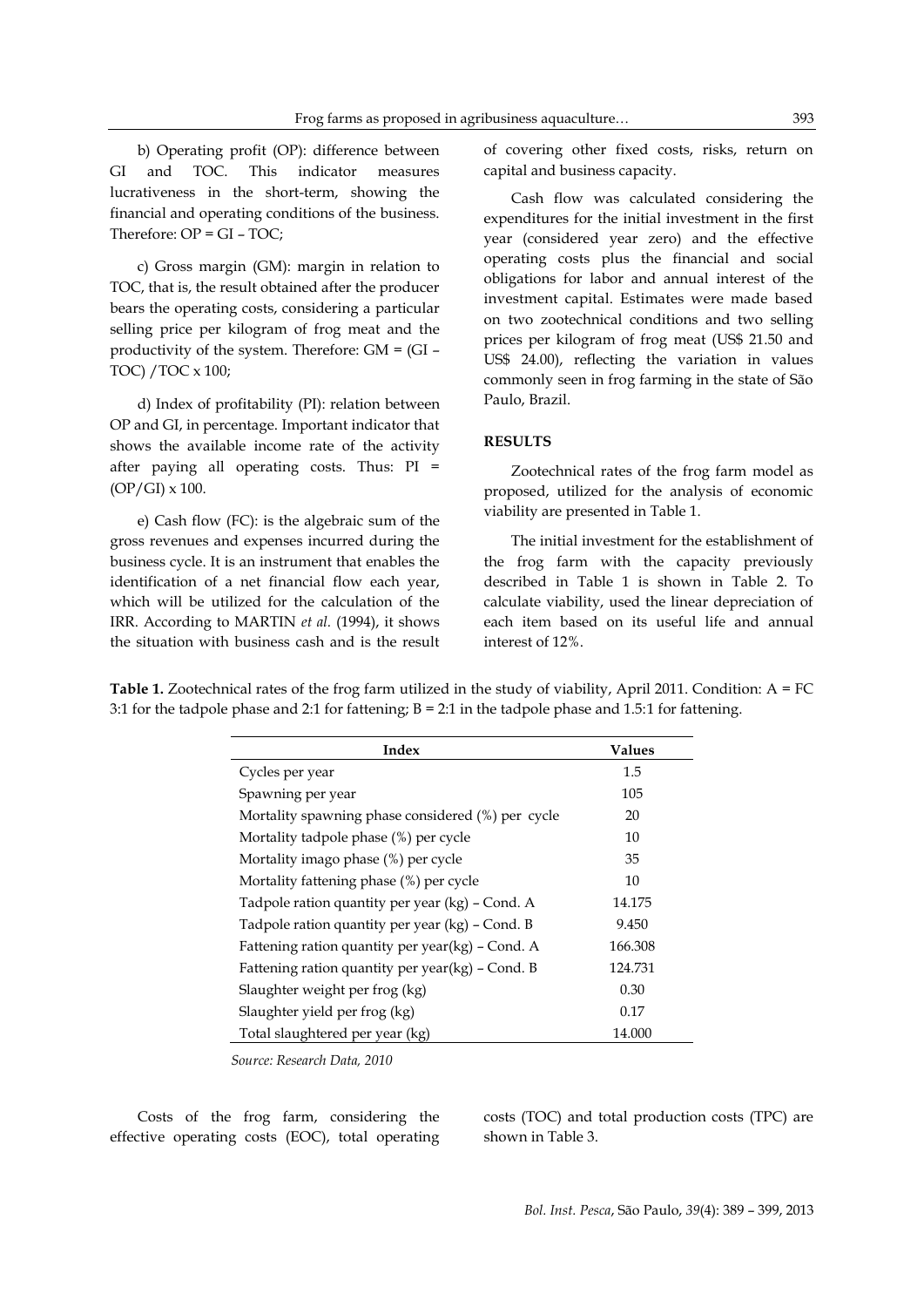| Index                                           | Quantity      | <b>Total Price</b><br>₩ | Useful life and<br>replacement <sup>1</sup> | Depreciation (a)<br>Annual | capital investiment <sup>2</sup> (b)<br>Annual interest on | $(a)+(b)$<br>Sum |
|-------------------------------------------------|---------------|-------------------------|---------------------------------------------|----------------------------|------------------------------------------------------------|------------------|
| 1-Ground acquisition (10,000 m <sup>2</sup> )   |               | 6,315.79                |                                             |                            | 757.89                                                     | 757.89           |
| 2-Building                                      |               |                         |                                             |                            |                                                            |                  |
| 2.1-Earthmoving, fence and floor plan           |               | 36,842.11               | $\Omega$                                    | 1,842.11                   | 4,421.05                                                   | 6,263.16         |
| 2.2-Tanks for egg-laying                        | $^{\circ}$    | 4,842.11                |                                             | 484.21                     | 581.05                                                     | 1,065.26         |
| 2.3-Tanks for tadpoles in metamorphosis         | $_{104}$      | 30,000.00               |                                             | 3,000.00                   | 3,600.00                                                   | 6,600.00         |
| 2.4-Tanks for fattening                         | 57            | 60,526.32               | $\overline{10}$                             | 6,052.63                   | 7,263.16                                                   | 13,315.79        |
| 2.5-Ration deposition, office and accommodation |               | 13,157.89               | $\Omega$                                    | 657.89                     | 1,578.95                                                   | 2,238.84         |
| 2.6-Water tank                                  |               | 10,526.32               | $\overline{1}$                              | 701.75                     | 1,263.16                                                   | 1,964.91         |
| 3- Equipment and tools                          |               |                         |                                             |                            |                                                            |                  |
| 3.1-Water well (pumps and installations)        |               | 2,526.32                | 5 (1)                                       | 505.26                     | 303.16                                                     | 808.42           |
| 3.2-Material for maintenance                    |               | 526.32                  | 3(3)                                        | 175.44                     | 63.16                                                      | 238.60           |
| 3.3-Informatic components                       |               | 1,052.63                | $\sim$                                      | 526.32                     | 126.32                                                     | 652.63           |
| 3.4-Handing implements                          |               | 1,842.11                | $\sim$                                      | 921.05                     | 221.05                                                     | 1,142.11         |
| 4-Matrix                                        |               |                         |                                             |                            |                                                            |                  |
| 4.1-Males                                       | 35            | 736.84                  | 3 (3)                                       | 245.61                     | 88.42                                                      | 334.04           |
| 4.2-Females                                     | $\mathcal{R}$ | 1,473.68                | 3(3)                                        | 491.23                     | 176.84                                                     | 668.07           |
| 5-Documentation and preparation of project (3%) |               | 5742.63                 |                                             |                            |                                                            |                  |
| Total                                           |               | 175,479.47              | ı                                           | 15,603.51                  | 20,444.21                                                  | 36,047.72        |

<sup>1</sup> Useful life replacement (in years); <sup>2</sup> Rate of 12% per year on initial capital; <sup>3</sup> Amounts in Dollars (exchange R\$1.90). *1 Useful life replacement (in years); 2 Rate of 12% per year on initial capital; 3Amounts in Dollars (exchange R\$1.90).*

**Table 2**. Projection of investment for the production of the frog *Lithobates catesbeianus*, São Paulo, Brazil, April 2011. Values expressed in US dollars.

Table 2. Projection of investment for the production of the frog Lithobates catesbeianus, São Paulo, Brazil, April 2011. Values expressed in US dollars.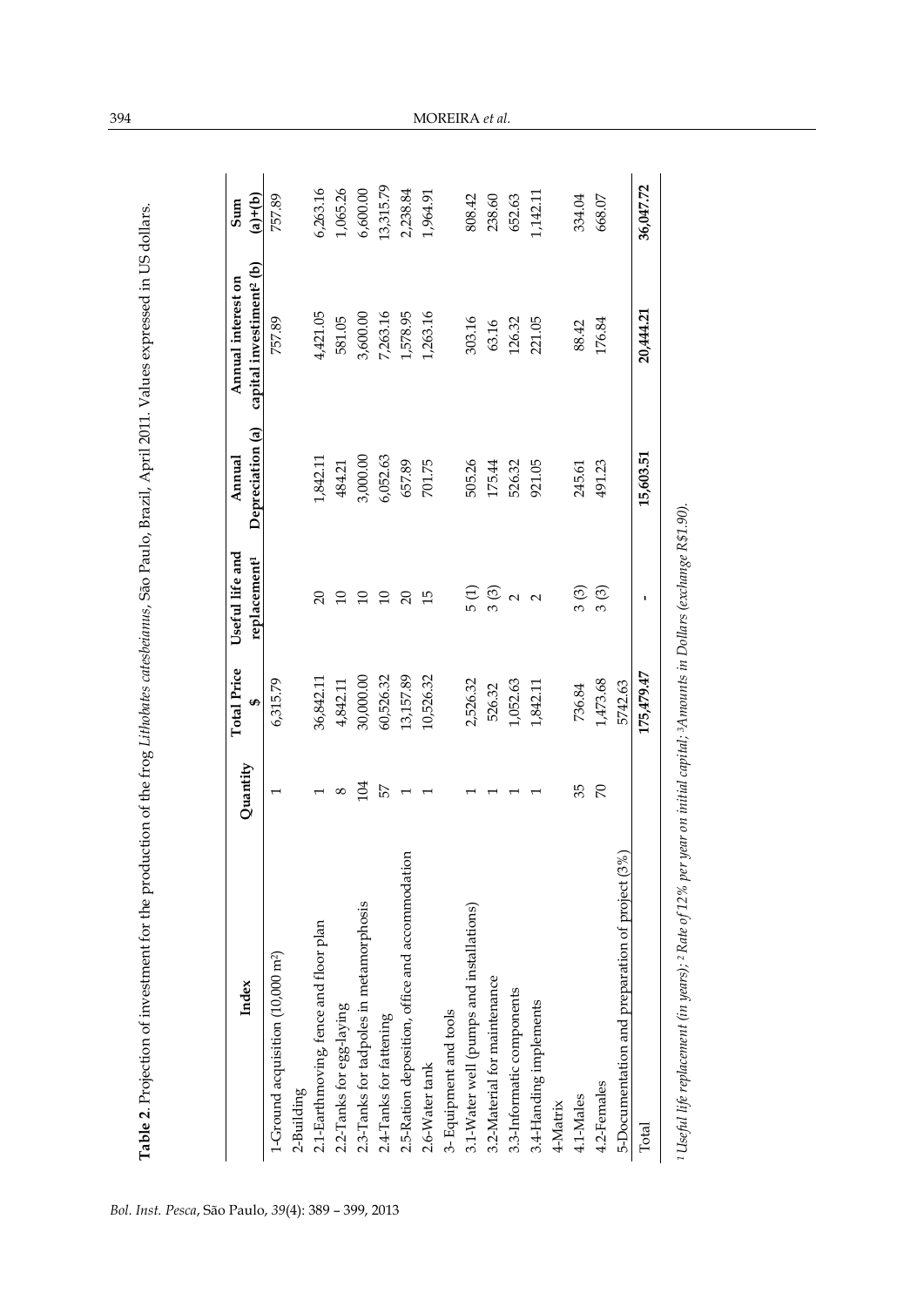| 36,047.72<br>13,629.47<br>10,402.34<br>24,031.81<br>24,031.81<br>131,085.86<br>212,725.73<br>173,687.42<br>319,088.60<br>15,578.95<br>21,810.53<br>18,800.53<br>12,533.68<br>98,314.40<br>6,821.05<br>1,136.84<br>2,695.55<br>3,858.87<br>8,526.32<br>1,364.21<br>113.68<br>933.33<br>14,740.12<br>11,848.39<br>22,110.18<br>1,178.95<br>1,392.63<br>9,710.06<br>7,282.55<br>928.42<br>505.26<br>101.05<br>285.84<br>631.58<br>842.11<br>84.21<br>8.42<br>10,105.26<br>10,105.26<br>15,157.89<br>4,210.53<br>5,894.74<br>184,251.46<br>148,104.88<br>276,377.19<br>121,375.80<br>17,407.89<br>10,526.32<br>14,736.84<br>11,605.26<br>91,031.85<br>6,315.79<br>3,573.03<br>7,894.74<br>1,263.16<br>1,052.63<br>105.26<br>13. Annual interest on capital investment<br>9. Spare parts (hydraulic and electric)<br>11. Depreciation Equip. and Tools. <sup>4</sup><br>10. Depreciation Const. Civil <sup>4</sup><br>Total annual - Condition A<br>Cycle Total - Condition A<br>12. Matrices Depreciation <sup>4</sup><br>Cycle Total - Condition B<br>1.2. Laborer<br>2. Ration Condition A<br>3. Ration Condition B<br>7. Cleaning material<br>6. Taxes and Fees<br>8. Office material<br>4. Eletric Power<br>1.1. Zootchnist<br>3.1. Tadpole<br>3.2. Fattening<br>2.1. Tadpole<br>2.2. Fattening<br>5. Phone<br>$1.$ Labor | Index                      | EOC        | Social Charges <sup>2</sup> | Financial Charges <sup>3</sup> | TOC        | Other Fixed<br>Costs | TPC        |
|---------------------------------------------------------------------------------------------------------------------------------------------------------------------------------------------------------------------------------------------------------------------------------------------------------------------------------------------------------------------------------------------------------------------------------------------------------------------------------------------------------------------------------------------------------------------------------------------------------------------------------------------------------------------------------------------------------------------------------------------------------------------------------------------------------------------------------------------------------------------------------------------------------------------------------------------------------------------------------------------------------------------------------------------------------------------------------------------------------------------------------------------------------------------------------------------------------------------------------------------------------------------------------------------------------------------------|----------------------------|------------|-----------------------------|--------------------------------|------------|----------------------|------------|
|                                                                                                                                                                                                                                                                                                                                                                                                                                                                                                                                                                                                                                                                                                                                                                                                                                                                                                                                                                                                                                                                                                                                                                                                                                                                                                                           |                            |            |                             |                                |            |                      |            |
|                                                                                                                                                                                                                                                                                                                                                                                                                                                                                                                                                                                                                                                                                                                                                                                                                                                                                                                                                                                                                                                                                                                                                                                                                                                                                                                           |                            |            |                             |                                |            |                      | 15,578.95  |
|                                                                                                                                                                                                                                                                                                                                                                                                                                                                                                                                                                                                                                                                                                                                                                                                                                                                                                                                                                                                                                                                                                                                                                                                                                                                                                                           |                            |            |                             |                                |            |                      | 21,810.53  |
|                                                                                                                                                                                                                                                                                                                                                                                                                                                                                                                                                                                                                                                                                                                                                                                                                                                                                                                                                                                                                                                                                                                                                                                                                                                                                                                           |                            |            |                             |                                |            |                      |            |
|                                                                                                                                                                                                                                                                                                                                                                                                                                                                                                                                                                                                                                                                                                                                                                                                                                                                                                                                                                                                                                                                                                                                                                                                                                                                                                                           |                            |            |                             |                                |            |                      | 18,800.53  |
|                                                                                                                                                                                                                                                                                                                                                                                                                                                                                                                                                                                                                                                                                                                                                                                                                                                                                                                                                                                                                                                                                                                                                                                                                                                                                                                           |                            |            |                             |                                |            |                      | 131,085.86 |
|                                                                                                                                                                                                                                                                                                                                                                                                                                                                                                                                                                                                                                                                                                                                                                                                                                                                                                                                                                                                                                                                                                                                                                                                                                                                                                                           |                            |            |                             |                                |            |                      |            |
|                                                                                                                                                                                                                                                                                                                                                                                                                                                                                                                                                                                                                                                                                                                                                                                                                                                                                                                                                                                                                                                                                                                                                                                                                                                                                                                           |                            |            |                             |                                |            |                      | 12,533.68  |
|                                                                                                                                                                                                                                                                                                                                                                                                                                                                                                                                                                                                                                                                                                                                                                                                                                                                                                                                                                                                                                                                                                                                                                                                                                                                                                                           |                            |            |                             |                                |            |                      | 98,314.40  |
|                                                                                                                                                                                                                                                                                                                                                                                                                                                                                                                                                                                                                                                                                                                                                                                                                                                                                                                                                                                                                                                                                                                                                                                                                                                                                                                           |                            |            |                             |                                |            |                      | 6,821.05   |
|                                                                                                                                                                                                                                                                                                                                                                                                                                                                                                                                                                                                                                                                                                                                                                                                                                                                                                                                                                                                                                                                                                                                                                                                                                                                                                                           |                            |            |                             |                                |            |                      | 1,136.84   |
|                                                                                                                                                                                                                                                                                                                                                                                                                                                                                                                                                                                                                                                                                                                                                                                                                                                                                                                                                                                                                                                                                                                                                                                                                                                                                                                           |                            |            |                             |                                |            |                      | 3,858.87   |
|                                                                                                                                                                                                                                                                                                                                                                                                                                                                                                                                                                                                                                                                                                                                                                                                                                                                                                                                                                                                                                                                                                                                                                                                                                                                                                                           |                            |            |                             |                                |            |                      | 8,526.32   |
|                                                                                                                                                                                                                                                                                                                                                                                                                                                                                                                                                                                                                                                                                                                                                                                                                                                                                                                                                                                                                                                                                                                                                                                                                                                                                                                           |                            |            |                             |                                |            |                      | 113.68     |
|                                                                                                                                                                                                                                                                                                                                                                                                                                                                                                                                                                                                                                                                                                                                                                                                                                                                                                                                                                                                                                                                                                                                                                                                                                                                                                                           |                            |            |                             |                                |            |                      | 1,364.21   |
|                                                                                                                                                                                                                                                                                                                                                                                                                                                                                                                                                                                                                                                                                                                                                                                                                                                                                                                                                                                                                                                                                                                                                                                                                                                                                                                           |                            |            |                             |                                |            |                      | 10,402.34  |
|                                                                                                                                                                                                                                                                                                                                                                                                                                                                                                                                                                                                                                                                                                                                                                                                                                                                                                                                                                                                                                                                                                                                                                                                                                                                                                                           |                            |            |                             |                                |            |                      | 2,695.55   |
|                                                                                                                                                                                                                                                                                                                                                                                                                                                                                                                                                                                                                                                                                                                                                                                                                                                                                                                                                                                                                                                                                                                                                                                                                                                                                                                           |                            |            |                             |                                |            |                      |            |
|                                                                                                                                                                                                                                                                                                                                                                                                                                                                                                                                                                                                                                                                                                                                                                                                                                                                                                                                                                                                                                                                                                                                                                                                                                                                                                                           |                            |            |                             |                                |            |                      | 13.629.47  |
|                                                                                                                                                                                                                                                                                                                                                                                                                                                                                                                                                                                                                                                                                                                                                                                                                                                                                                                                                                                                                                                                                                                                                                                                                                                                                                                           |                            |            |                             |                                |            |                      | 235,824.21 |
|                                                                                                                                                                                                                                                                                                                                                                                                                                                                                                                                                                                                                                                                                                                                                                                                                                                                                                                                                                                                                                                                                                                                                                                                                                                                                                                           |                            |            |                             |                                |            |                      | 196,785.90 |
|                                                                                                                                                                                                                                                                                                                                                                                                                                                                                                                                                                                                                                                                                                                                                                                                                                                                                                                                                                                                                                                                                                                                                                                                                                                                                                                           |                            |            |                             |                                |            |                      | 353,736.31 |
|                                                                                                                                                                                                                                                                                                                                                                                                                                                                                                                                                                                                                                                                                                                                                                                                                                                                                                                                                                                                                                                                                                                                                                                                                                                                                                                           | Total annual - Condition B | 222,157.32 | 15,157.89                   | 17,772.59                      | 260,531.13 | 36,047.72            | 295,178.85 |

**Table 3**. Projection of operating costs per cycle for the production of the frog, under conditions A and B, São Paulo, Brazil, April 2011.

Table 3. Projection of operating costs per cycle for the production of the frog, under conditions A and B, São Paulo, Brazil, April 2011.

Frog farms as proposed in agribusiness aquaculture… 395

*4Depreciation in accordance with the estimated service life. Values expressed in US Dollars.*

4Depreciation in accordance with the estimated service life. Values expressed in US Dollars.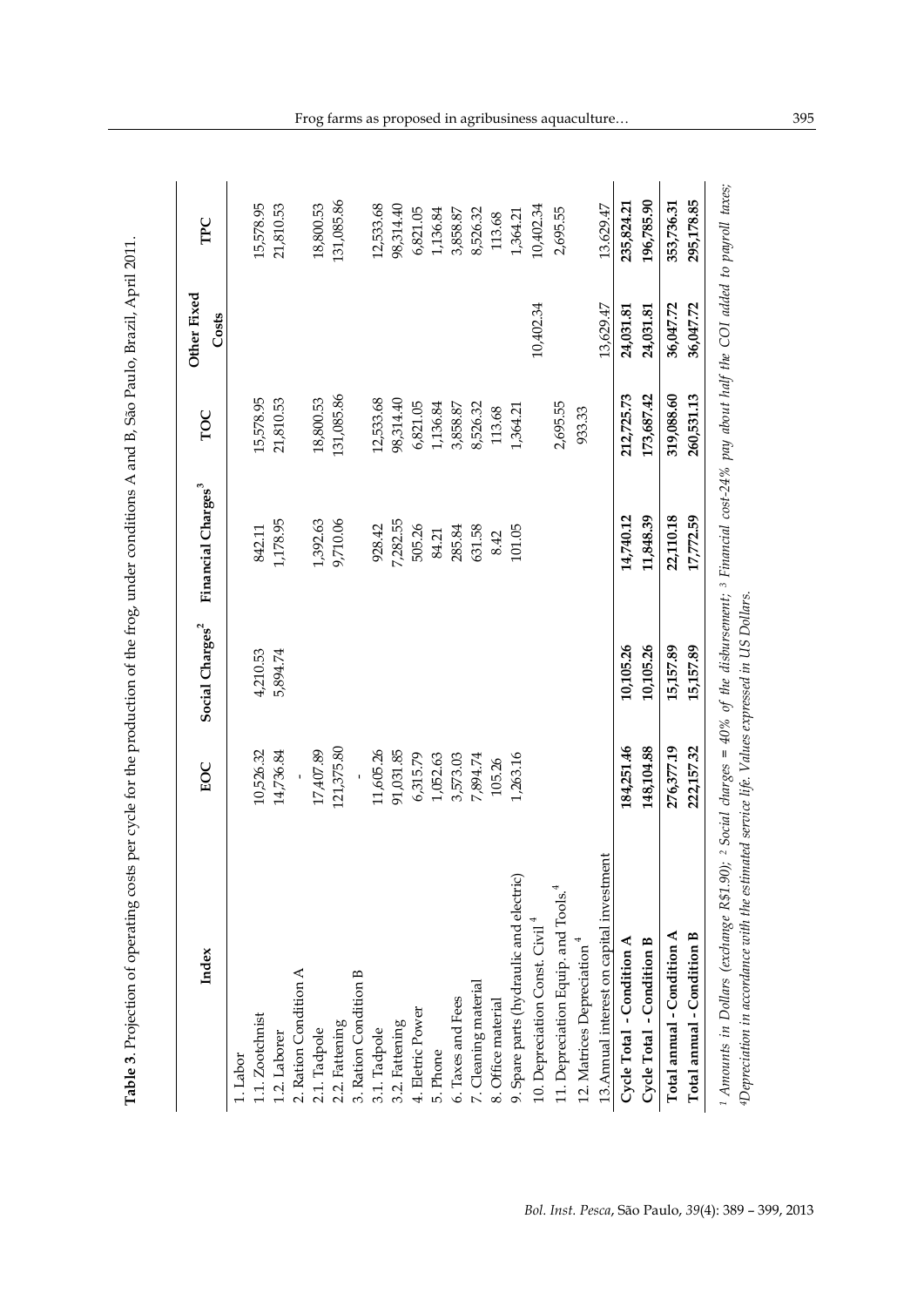Finally, the production costs per kilogram of frog meat, for the two conditions chosen for the study (A and B), and the analysis of the costs and the profitability indicators of the frog farm in

question are shown in Tables 4 and 5. To determine the effect of the calculation was considered two ranges of values that were compatible with the production costs for assessment of cash flow.

**Table 4**. Production costs per kg of frog meat in the frog culture, under conditions A and B, state of São Paulo, Brazil, April 2011. Values expressed in Dollars (exchange R\$1.90). Condition: A = FC 3:1 for the tadpole phase and 2:1 for fattening;  $B = 2:1$  in the tadpole phase and 1.5:1 for fattening.

| Detail                                     | <b>Values</b> |
|--------------------------------------------|---------------|
| Total slaughtered per year (kg)            | 14.000        |
| Effective operating costs (US\$) - Cond. A | 19.74         |
| Total operating cost (US\$) – Cond. A      | 22.79         |
| Total production costs (US\$) - Cond. A    | 25.27         |
| Effective operating costs (US\$)- Cond. B  | 15.87         |
| Total operating cost (US\$) - Cond. B      | 18.61         |
| Total production costs (US\$) - Cond. B    | 21.08         |

**Table 5.** Analysis of costs and profitability of the investment in the production of the frog *Lithobates catesbeianus*, under conditions A and B, state of São Paulo, Brazil, April 2011. Values expressed in Dollars (exchange R\$1.90). Condition:  $A = FC 3:1$  for the tadpole phase and 2:1 for fattening;  $B = 2:1$  in the tadpole phase and 1.5:1 for fattening.

| Indices                              | <b>Condition A</b> | <b>Condition B</b> | <b>Condition A</b> | <b>Condition B</b> |
|--------------------------------------|--------------------|--------------------|--------------------|--------------------|
| Cash Flow-Value of Sales (US\$ kg-1) | 21.50              | 21.50              | 24.00              | 24.00              |
| Gross Revenue (US\$)                 | 301,000.00         | 301,000.00         | 336,000.00         | 336,000.00         |
| Operating profit (US\$)              | (18,088.60)        | 40,468.87          | 16.911.40          | 75,468.87          |
| Gross margin                         | (5.67)             | 15.53              | 5.30               | 28.97              |
| Profitability Index (PI)             | $\overline{a}$     | 13.71              | 4.78               | 25.57              |
| Internal Rate of Return (IRR)        |                    | 19.02%             |                    | 41.69%             |
| Net Present Value (NPV)-12.25%       | (-)276,646.58      | 50.857.52          | $(-)80,896.23$     | 246,607.87         |
| Net Present Value (NPV)-24%          |                    | (-)26,478.92       | $(-)113,214.11$    | 102,386.05         |
| Payback period (years)               | $\overline{a}$     | 4.34               |                    | 2.33               |
| <b>Breaking Even Point</b>           | 14,841             | 12.117             | 13,295             | 10,855             |

# **DISCUSSION**

In the present study, the variables analyzed were only quantitative (feeding), while the qualitative variables (genetic improvement and technology of the installations) were not inferred, because there are still no significant investments in frog ponds to take into account the operating costs of production. According to MARCANTONIO *et al.* (2002), Brazilian frog farming developed rapidly in the last years, mainly in the improvement of the installations and management techniques, but there have not yet been substantial advances in the area of genetic improvement. Genetic improvement of the species could reduce the time for completing the production cycle, increase the percentage of marketable meat per animal and optimize feed conversion.

In the total production cost (TPC) analyzes show that spending on food ranging from 70 to 75%. According to FENERICK JUNIOR and STÉFANI (2005), the costs of feed are high because commercial, formulated and balanced products are utilized in most cases, based on knowledge of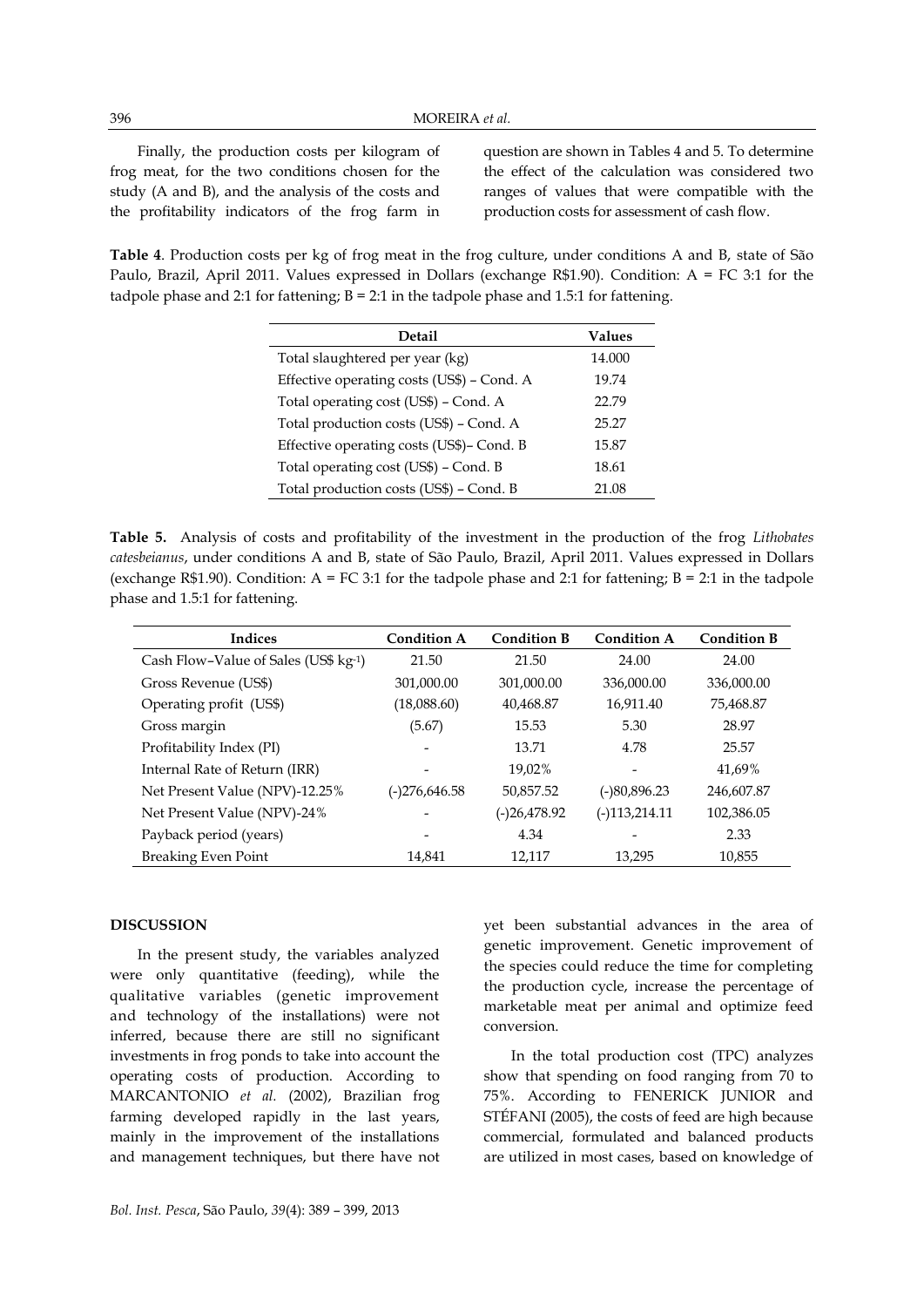the nutritional requirements of fish, since there is still insufficient information about the needs of frogs. Therefore, the lack of specific feed for each phase of the production cycle of frogs has resulted in inefficiency in the feed conversion of the animals, leading to higher production costs.

In this work, were analyzed two conditions of feed conversion to quantify the variables. "Condition  $A''$  (3:1/2:1) showed effective operating costs (EOC) of US\$ 184,251.46 per cycle, while "condition B" (2:1/1.5:1) resulted in US\$ 148,104.88 per cycle, demonstrating that the improvement of feed conversion by 0.5 kg feed per kg of fattening results in a 20% reduction in operating costs and, significantly, 25% in feed costs.

On comparing the operating costs of frog farming with the breeding of cobia fish *Rachycentron canadum* (SANCHES *et al.,* 2008), was observed that both have high total costs of production and of investment. However, the culture of cobia shows a high productivity, which reflects a cost per kg of fish of 4 to 5 times less than that of frogs. This condition would only be reached in the frog farm in question if the use of the installations were optimized and if there were an increase in the number of cycles per year (greater productivity).

SEIXAS FILHO *et al.* (1998) stated that the use of commercial extruded feeds, formulated for carnivorous or omnivorous fish is one of the few alternatives for frog farming, where it can result in differences in performance in frogs, influencing the economic viability of the activity. In Brazil, the small volume of production of frogs is reflected in the reduced tonnage of feed consumed in frog farm and, consequently, the decrease in interest of industry to develop and offer to the market specific and adequate feed for this amphibian (CASALI *et al.,* 2005).

Therefore, improvements in feeding techniques and adequate conditioning in the post-metamorphosis phase are vital for improving feed conversion and consequently diminishing costs.

The lack of technology in frog farming has also become a critical factor for success when equalizing labor costs, which represent 30 to 40% of EOC.

The productivity study was based on kg of live animal, but the selling price included the costs for slaughter that was outsourced (US\$ 1.95 per kg live animal).

In the analysis of the viability of the breeding of *Lithobates catesbeianus* in the commercial field using the method proposed, based on a combination of return indicators (NPV) and risk indicators (IRR and payback) with flexibility of course of action (trajectories), suggest "condition B" for the operating costs, for US\$ 21.50 as well as US\$ 24.00 per kg of meat for sale. "Condition A" resulted in an unviable.

For the better condition, at the minimal selling price of US\$ 24.00 per kg, NPV (12.25%) resulted in US\$ 246,607.87 which demonstrates that for the stipulated planning horizon of 10 years, investment is recuperated in a period of 2.33 years, with a profitability index of 25.57. The IRR of 41.69% is higher than the interest rate of 24% commonly imposed on loans for this business activity in the Brazilian market. Considering the rate of 12.25% (SELIC), the profitability of the project was demonstrated to be considerably higher than the profitability of the financial security application (savings), for the two selling prices.

The return indicators presented by SANCHES *et al.* (2006) for the production of dusky grouper *Epinephelus marginatus* in aquaculture cages at the selling price of US\$ 10.00, were 2 years of payback and IRR of 36%. Again, SANCHES *et al.*  (2008) in breeding cobia in an offshore system at a selling price of US\$ 8.30, obtained a payback of 2.5 years and IRR of 27.84%, corroborating in a comparative manner the results presented in the following work.

It should be pointed out that risk of total loss in any year was not considered, because it would make the project unviable in condition B.

The break-even point of the business in the better condition was 10,855 kg of live animal (71% of gross income), reflecting that despite the lack of technology and the considerable investment, the establishment of the zootechnical variables provides assurance to the entrepreneur, with more than 3,000 kg of margin, providing a medium lucrativeness, in the short-term. VERA-CALDERON and FERREIRA (2004) reported that fish farming of tilapia (*Oreochromis* spp.) in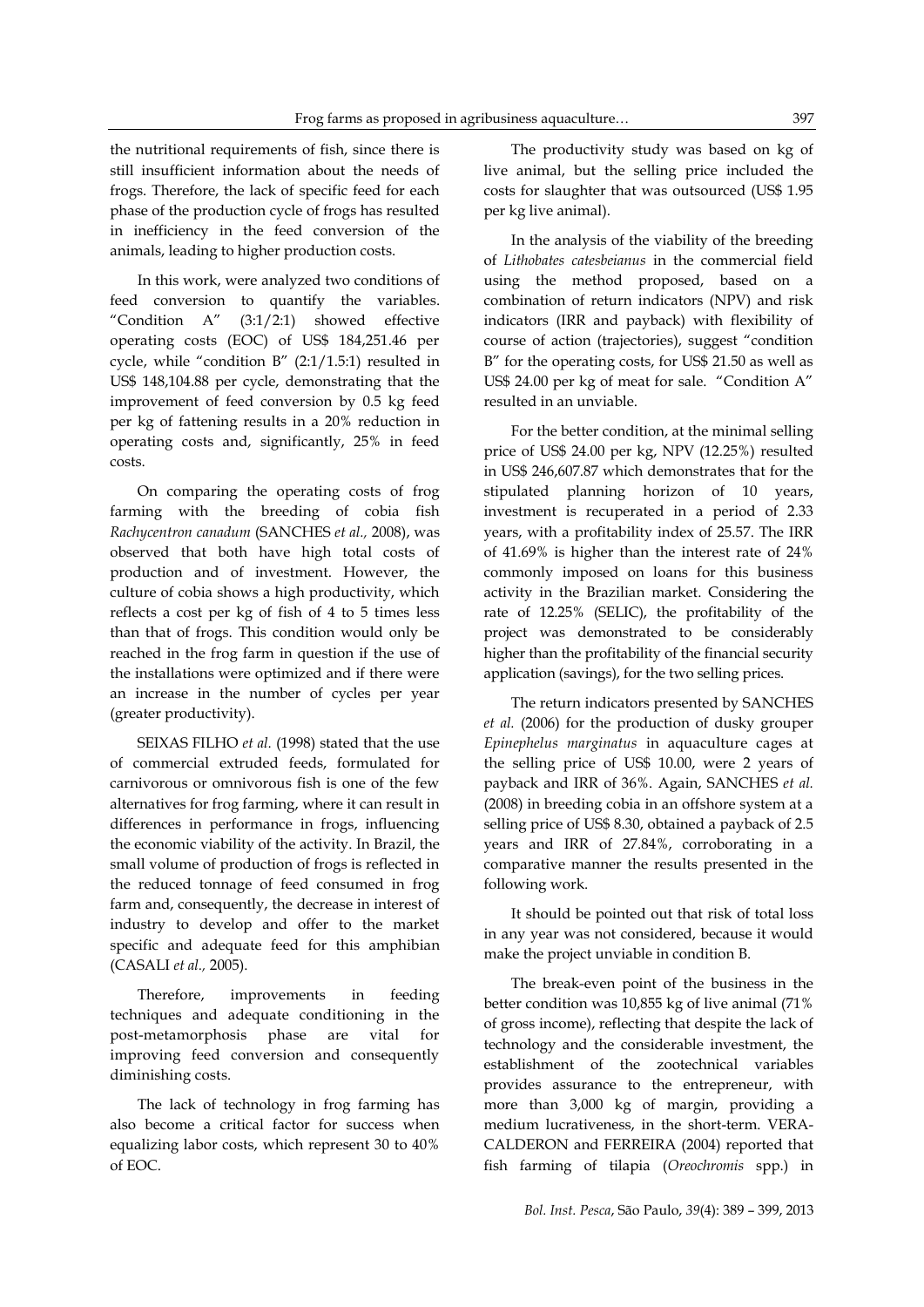aquaculture cages with an unfavorable scenario for lucrativeness has a break-even point of 53.53% (862,079 kg) of the gross income, while it is around 14.42% (66,444) for a profitable model. This indicates that despite the indices being favorable for frog farming, other aquaculture activities still show a much lower lucrativeness.

According to ÇAKLI *et al.* (2009), frog meat is sold in various countries at high prices and focuses on luxury markets. Luxury goods are products and services with very special behaviors in the market, and their market administration often contradicts the rules. Another study by VIERA *et al.* (2008), reported that the luxury world is extremely ideal for the development and trial of new technologies, which would be inaccessible to consumers with lower purchasing power, because of being initially expensive and having a reduced production scale. After a certain time, and beyond the initial phase of novelty, there is the *trickledown* phenomenon; the technologies gain in scale costs and are then disseminated in other segments.

Therefore, with the current data, it is not possible to predict the course that frog farming will take, a professionalization of the business by large groups of entrepreneurs can make it into a demand valued by the luxury market, bypassing the local and international market. However, cannot ignore that this will be directly linked to investments in technology, genetic improvement, feeding management and environment, to enhance productivity and profitability percentages, which limit the operation.

# **CONCLUSION**

Based on the data of the commercial culture analyzed, frog culture attractive when practiced with feed conversion rates less than 2:1 in the tadpole phase and 1.5:1 in the fattening phase and a selling price greater than US\$ 24.00.

#### **REFERENCES**

- ALLEN, P.G. 1984 *Bioeconomics of Aquaculture*. 4ª Ed. New York: Elsevier. 182p.
- CARRARO, K.C. 2008 Ranicultura: Um bom negócio que contribui para a saúde. *Revista FAE*, *11*(1): 111-118.
- *Bol. Inst. Pesca*, São Paulo, *39*(4): 389 399, 2013
- CASALI, A.P.; MOURA, M.O.; LIMA, S.L. 2005 Rações comerciais e o rendimento da carcaça e subprodutos da rã-touro. *Revista Ciência Rural*, *35*: 1172-1178.
- ÇAKLI, S.; KIŞLA, D.; CADUN, A.; DINÇER, T.; CAĞLAK, E. 2009 Determination of shelf life in fried and boiled frog meat stored in refrigerator in 3.2 ± 1.08°C. *Ege Journal of Fisheries and Aquatic Sciences*, 2*6*(2): 115-119.
- DIAS, D.C.; STÉFANI, M.V.; FERREIRA, C.M.; FRANÇA F.M.; RANZANI-PAIVA, M.J.T.; SANTOS, A.A. 2010 Haematologic and immunologic parameters of bullfrogs, *Lithobates catesbeianus*, fed probiotics*. Aquaculture Research*, *41*: 1064-1071.
- FAO 2010 *Fishery and Aquaculture Statistics. 2008*. FAO Annuaire. Rome: FAO. Available at: <http://www.fao.org/fishery> Access on: Oct. 2011.
- FEIX, R.D.; ABDALLAH, P.R.; FIGUEIREDO, M.R.C. 2006 Resultado econômico da criação de rã em regiões de clima temperado, Brasil. *Informações Econômicas*, *36*(3): 70-80.
- [FENERICK JUNIOR, J.](http://lattes.cnpq.br/9685726759285281) and STÉFANI, M.V. 2005 Desempenho e parâmetros metabólicos de rãtouro, *Rana catesbeiana*, alimentada com diferentes rações comerciais. *Acta Scientiarium*, *27*(3): 377-382.
- FERREIRA, C.M.; PIMENTA, A.G.C.; PAIVA NETO, J.S. 2002 Introdução à Ranicultura. *Boletim Técnico do Instituto de Pesca*, *33*: 1-15.
- [FROST,](http://taxonomicon.taxonomy.nl/Person.aspx?id=1170) D.R.; [GRANT,](http://taxonomicon.taxonomy.nl/Person.aspx?id=4322) T.; [FAIVOVICH,](http://taxonomicon.taxonomy.nl/Person.aspx?id=4323) J.; [BAIN,](http://taxonomicon.taxonomy.nl/Person.aspx?id=4324) R.H.; [HAAS,](http://taxonomicon.taxonomy.nl/Person.aspx?id=4325) A.; [HADDAD,](http://taxonomicon.taxonomy.nl/Person.aspx?id=4326) C.F.B.; [DE SÁ,](http://taxonomicon.taxonomy.nl/Person.aspx?id=4327) R.O.; [CHANNING,](http://taxonomicon.taxonomy.nl/Person.aspx?id=4328) A.; [WILKINSON,](http://taxonomicon.taxonomy.nl/Person.aspx?id=4329) M.; [DONNELLAN,](http://taxonomicon.taxonomy.nl/Person.aspx?id=4330) S.C.; [RAXWORTHY,](http://taxonomicon.taxonomy.nl/Person.aspx?id=4331) C.J.; [CAMPBELL,](http://taxonomicon.taxonomy.nl/Person.aspx?id=4332) J.A.; [BLOTTO,](http://taxonomicon.taxonomy.nl/Person.aspx?id=4333) B.L.; [MOLER,](http://taxonomicon.taxonomy.nl/Person.aspx?id=4334) P.; [DREWES,](http://taxonomicon.taxonomy.nl/Person.aspx?id=2652) R.C.; [NUSSBAUM,](http://taxonomicon.taxonomy.nl/Person.aspx?id=1565) R.A.; [LYNCH,](http://taxonomicon.taxonomy.nl/Person.aspx?id=4312) J.D.; [GREEN,](http://taxonomicon.taxonomy.nl/Person.aspx?id=4335) D.M.; [WHEELER,](http://taxonomicon.taxonomy.nl/Person.aspx?id=2162) W.C. 2006 The Amphibian Tree of Life. *Bulletim of American Museum of Natural History*, *297*: 1-370.
- LOPERA-BARRERO, N.M.; RIBEIRO, R.P.; POVH, J.A.; MENDEZ, L.D.V.; POVEDA-PARRA, A.R.; DIGMAYER, M. 2010 As principais espécies produzidas no Brasil. In: LOPERA-BARRERO, N.M. RIBEIRO, R.P.; POVH, J.A.; MENDEZ, L.D.V.; POVEDA-PARRA, A.R. *Produção de organismos aquáticos: uma visão no Brasil e no mundo.* Guaíba: Agrolivros, p.143-203.